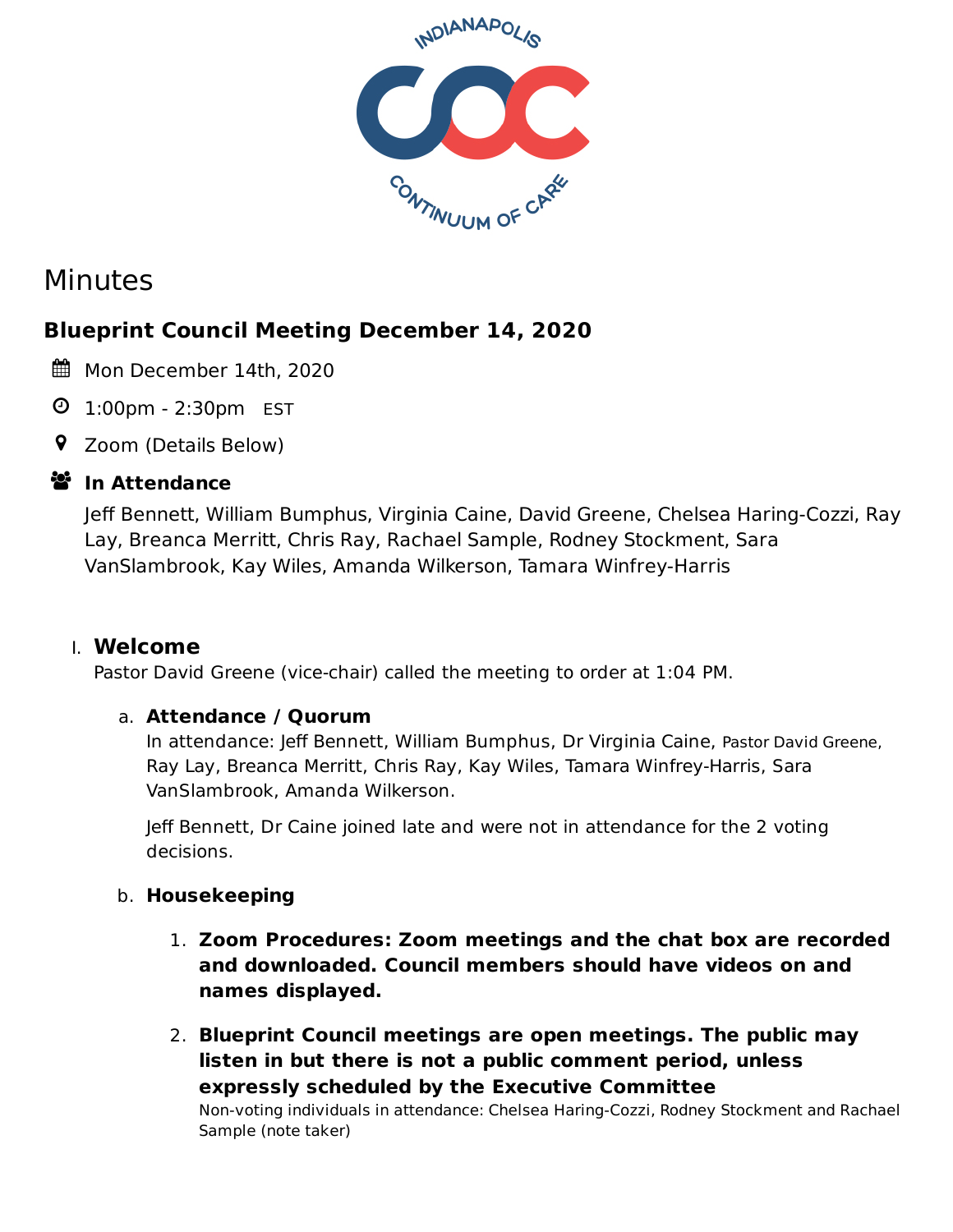# II. **Consent Agenda**

- a. **Review and approval of meeting minutes**
	- 1. **Motion: To approve the meeting minutes from the August 17th, 2020 Blueprint Council Meeting**
		- **Decision:** The Blueprint Council adopted the meeting minutes. Kay Wiles made a motion to approve that was seconded by Ray Lay. Consent was unanimous; minutes approved.

### 2. **Motion: To approve the meeting minutes from the October 19th, 2020 Blueprint Council Meeting**

**Decision:** The Blueprint Council adopted the meeting minutes. Kay Wiles made a motion to approve that was seconded by Ray Lay. Consent was unanimous; minutes approved.

### b. **Review and Approval of CES Policy Changes**

1. **Motion: To approve the adoption of language using rapid rehousing as a bridge to permanent housing.**

The CES Leadership Work Group adopted changes to the existing language about rapid rehousing (RRH) transfers to permanent supportive housing (PSH.) The new language highlights the intentional use of RRH as a bridge to PSH as a part of the ESG-CV2 strategy, and how individuals in RRH remain eligible for PSH when there is a need for PSH for those individuals.

**Decision:** Kay Wiles made a motion to approve and Ray Lay seconded. Vote was unanimous approval of the adoption of the use of RRH as a bridge to PSH.

# 2. **Motion: To approve the adoption of language prioritizing the use of Non-Elderly Disabled (NED) mainstream housing vouchers in the CoC.**

Non-elderly Disabled (NED) vouchers serve households between 18-61 with a disability. We have 55 vouchers and services are provided by a dedicated staff member from Eskenazi, and the prioritization for these vouchers was never codified. CES Prioritization work group met to codify how these vouchers will be used moving forward. The strategy and policy memo outlines these changes, with a focus of these vouchers being for individuals experiencing chronic homelessness (3rd party documentation is not necessary) and those with a score of 7-10 on the VISPDAT assessment.

**Decision:** Tamara Winfrey Harris made a motion to approve and Ray Lay seconded. Approval for the NED prioritization was unanimous.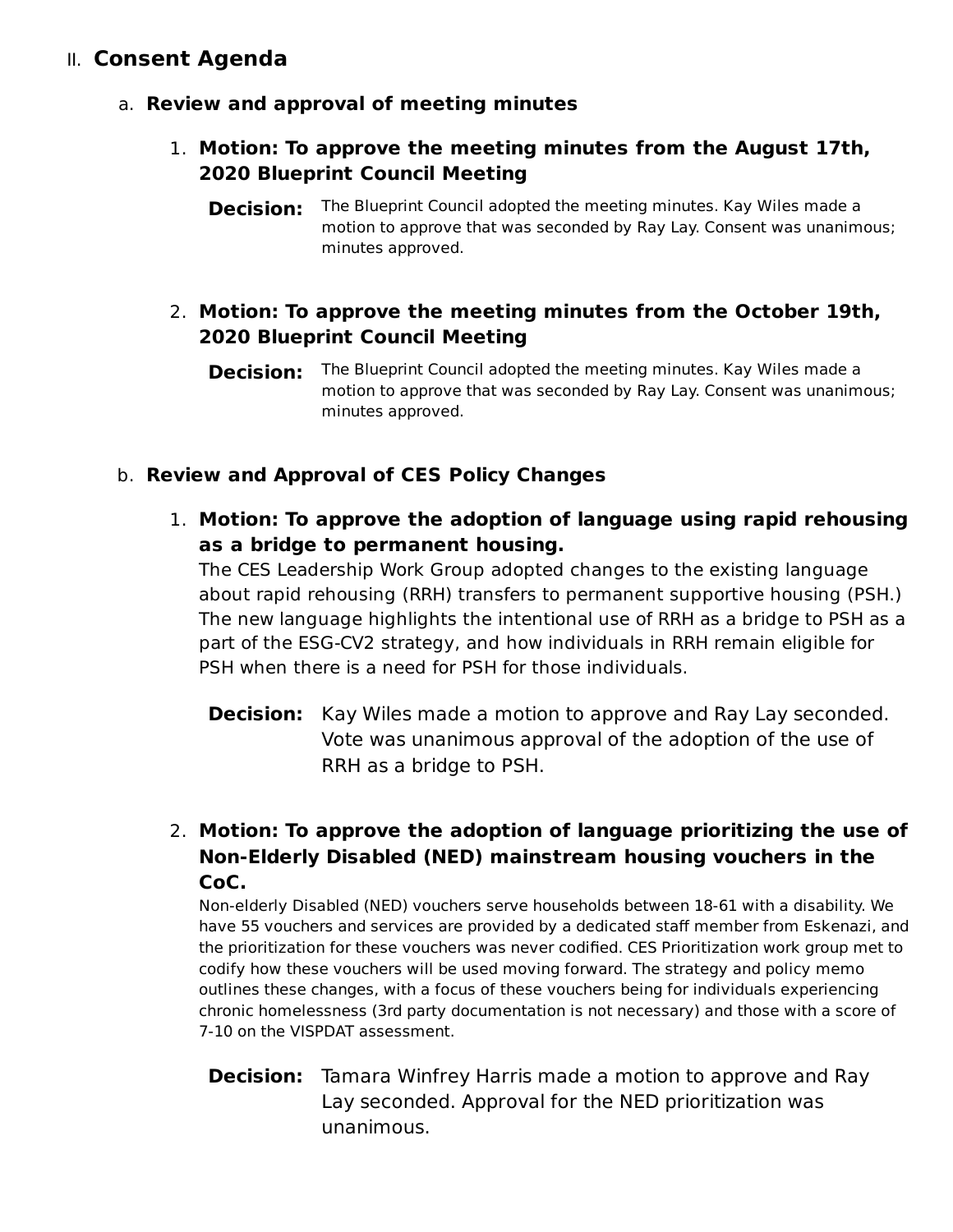# III. **Reports**

### a. **Community Plan Report Card- Progress**

Chelsea and Rodney presented the progress, priorities and challenges for 2020 in the Indianapolis Community Plan to End Homelessness. A copy of the presentation is aviallable on Boardable.

Strategy 1 Suggestion: examine the model of DESC in King County/Seattle. Dr Caine suggested her contact with the health officer in King County as a connection to learning more about this wok.

Strategy 3 Feedback/Question: do we have any supportive service needs that have changed as a result of COVID-19?

Strategy 6 Feedback: We have ongoing concerns about the data imports with shelters and the capacity it takes to ensure we have complete, streamlined entry and accurate data. The City may be willing/able to bring support and resources to ongoing integration efforts.

Veterans note: the influx of resources to promote safe sheltering for those experiencing homelessness has taken a lot of capacity for providers and focus away from typically SSVF RRH implementation. We are looking forward to data integration with the VA HOMES database. Providers are also receiving TA from ABT Associates.

Youth note: the YHDP funding has focused on a truly collaborative approach across providers serving this population as they begin their implementation.

#### 1. **Permanent Supportive Housing Pipeline 2020-2022**

Rodney shared the timeline for the pipeline from 2019 through the next 24 months.

Pipeline Suggestion: gaps analysis for the current system and also projecting the need in 2023 so we can continue to expand our planning to address future needs too.

#### b. **2020 Successes and Challenges**

Information is available in the presentation.

CoC NOFA: Rodney spoke with John Dorgan the local HUD office director about the competition. They are attaching language for adjusting the competition requirement for NOFA funding is attached to the continuing resolution for government funding,. We may have some concern about the planning grant funding, but renewal projects should be secure.

#### c. **2021 Priorities and Risks**

Information is available in the presentation.

### d. **Update on current crisis response efforts**

#### 1. **Non-congregate Shelter**

Information is avaialble in the presentation.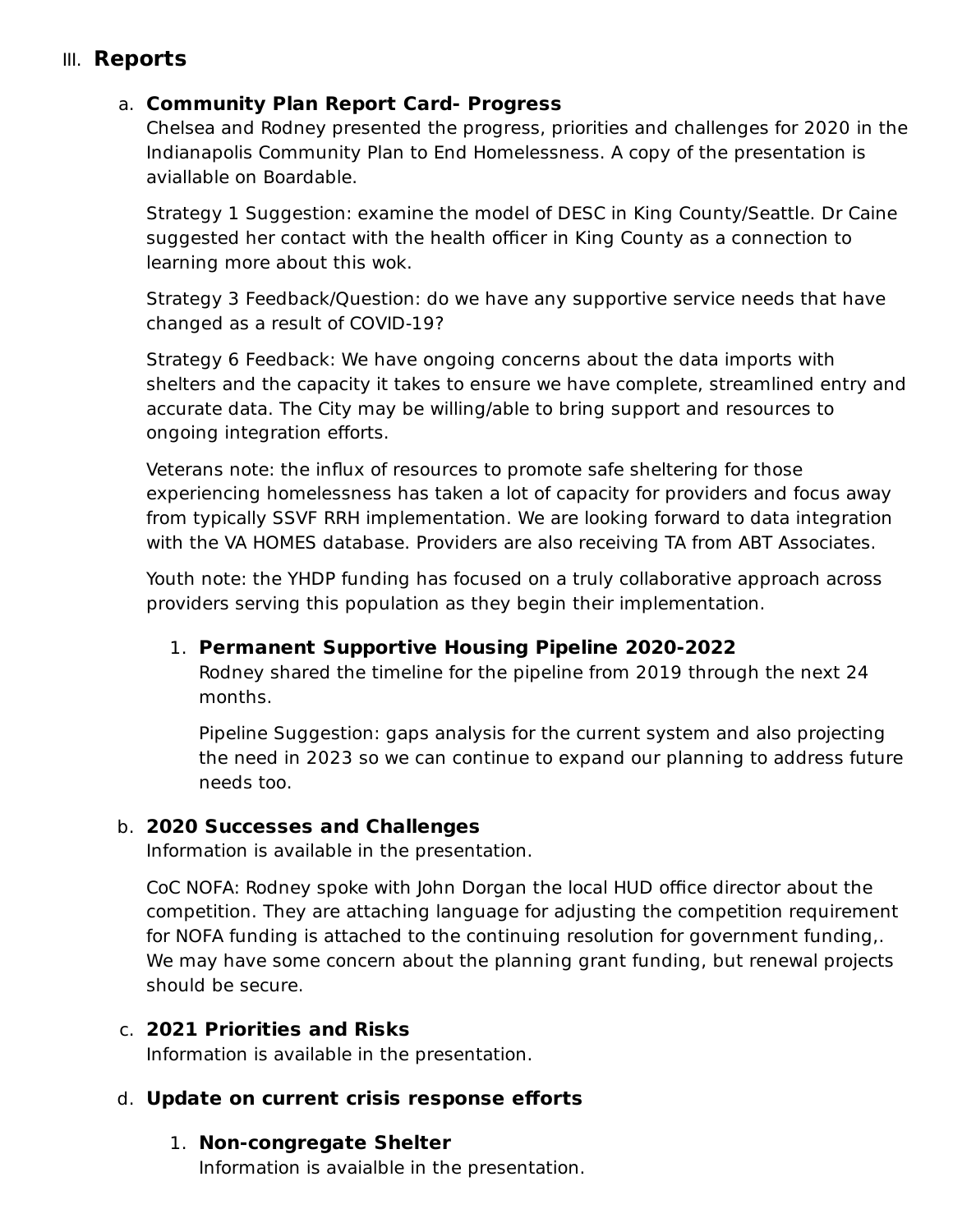### 2. **ESG-CV1 and CV2**

ESG CV funding suggestion: There has been a longer process to contract and get starter than anticipated. More robust tracking around the grant contracting from DMD given the new system. New director at DMD, Scarlett, will be joining the Council and can help support this.

### 3. **Coordinated Outreach Expansion**

Information is availabe in the presentation.

# IV. **Discussion**

### a. **NAEH Racial Equity Framework- Introduction**

Chelsea shared the access/.outcomes and housing process portions of the racial equity framework. A copy of this is in the presentation in Boardable.

### b. **Funding Opportunities**

### 1. **LEI Enhancing Opportunities in Indianapolis**

Flexible and collaborative funding with LEI to expand the infratsructure around housing.

### 2. **Day 1 Families Fund**

We will try to convene in January to plan around this opportunity. CHIP will be granting \$1 million to the community.

# V. **New (Other) Business**

# VI. **Comments, Announcements, and Other Business**

- a. **Annual Homeless Persons' Memorial Service- December 21st, 2020 11AM-12PM (virtual)**
	- 1. **Volunteer candleholders still needed. Contact Amy Gibson agibson@chipindy.org**

# VII. **Next Meeting Date**

- a. **2021 Blueprint Council Meetings on Boardable**
	- 1. **February 22nd, 2021**
	- 2. **April 19th, 2021**
	- 3. **June 21st, 2021**
	- 4. **August 16th, 2021**
	- 5. **October 18th, 2021**